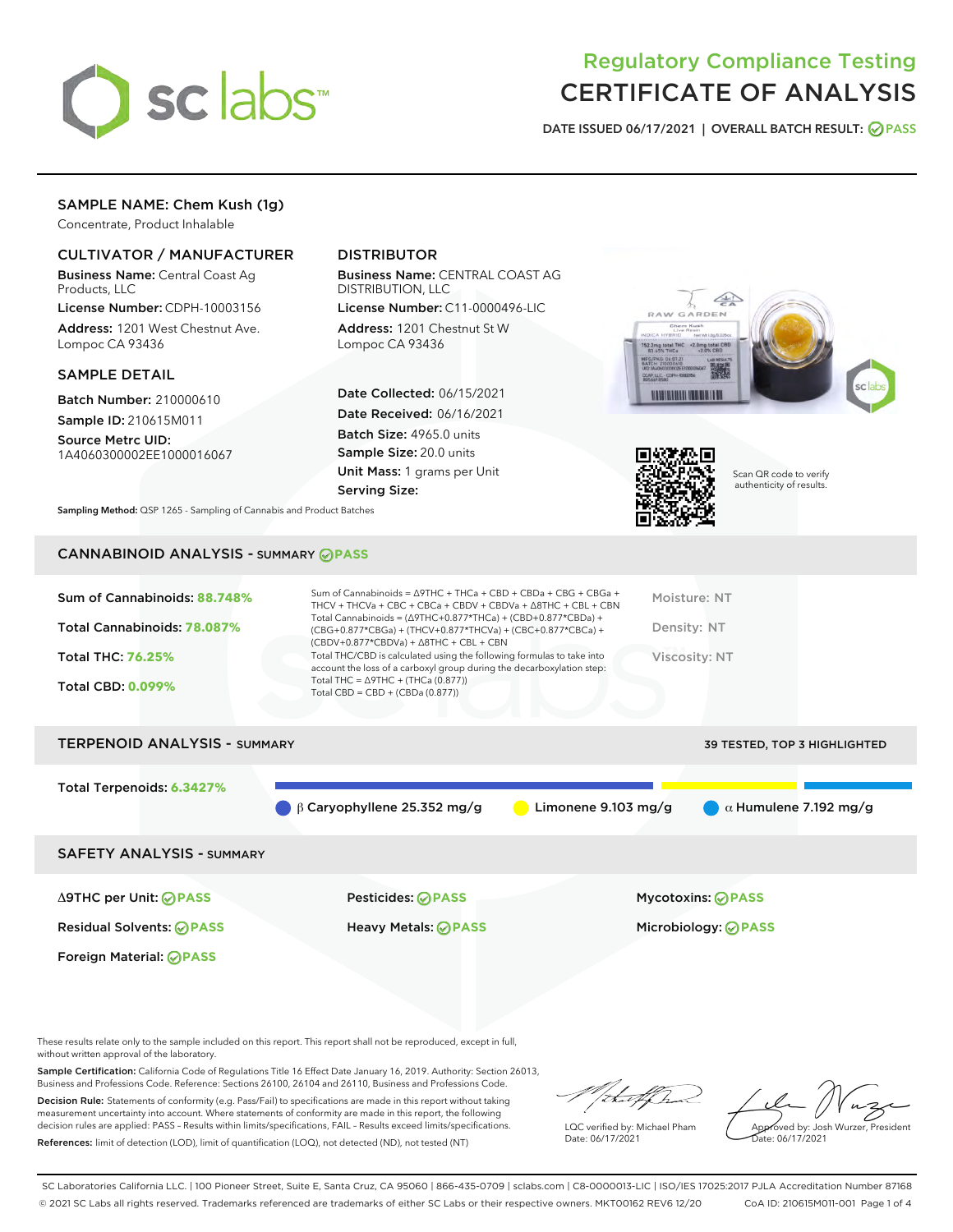



CHEM KUSH (1G) | DATE ISSUED 06/17/2021 | OVERALL BATCH RESULT: ☑ PASS

#### CANNABINOID TEST RESULTS - 06/17/2021 2 PASS

Tested by high-performance liquid chromatography with diode-array detection (HPLC-DAD). **Method:** QSP 1157 - Analysis of Cannabinoids by HPLC-DAD

#### TOTAL CANNABINOIDS: **78.087%**

Total Cannabinoids (Total THC) + (Total CBD) + (Total CBG) + (Total THCV) + (Total CBC) + (Total CBDV) + ∆8THC + CBL + CBN

TOTAL THC: **76.25%** Total THC (∆9THC+0.877\*THCa)

TOTAL CBD: **0.099%**

Total CBD (CBD+0.877\*CBDa)

TOTAL CBG: 1.03% Total CBG (CBG+0.877\*CBGa)

TOTAL THCV: 0.305% Total THCV (THCV+0.877\*THCVa)

TOTAL CBC: 0.403% Total CBC (CBC+0.877\*CBCa)

TOTAL CBDV: ND Total CBDV (CBDV+0.877\*CBDVa)

| <b>COMPOUND</b>            | LOD/LOQ<br>(mg/g) | <b>MEASUREMENT</b><br><b>UNCERTAINTY</b><br>(mg/g) | <b>RESULT</b><br>(mg/g) | <b>RESULT</b><br>(%) |
|----------------------------|-------------------|----------------------------------------------------|-------------------------|----------------------|
| <b>THCa</b>                | 0.05/0.14         | ±21.771                                            | 847.14                  | 84.714               |
| <b>A9THC</b>               | 0.06 / 0.26       | ±0.673                                             | 19.56                   | 1.956                |
| <b>CBGa</b>                | 0.1/0.2           | ±0.53                                              | 10.1                    | 1.01                 |
| <b>CBCa</b>                | 0.07/0.28         | ±0.224                                             | 4.59                    | 0.459                |
| <b>THCVa</b>               | 0.07/0.20         | ±0.166                                             | 3.48                    | 0.348                |
| <b>CBG</b>                 | 0.06/0.19         | ±0.058                                             | 1.48                    | 0.148                |
| <b>CBDa</b>                | 0.02 / 0.19       | ±0.033                                             | 1.13                    | 0.113                |
| $\triangle$ 8THC           | 0.1/0.4           | N/A                                                | <b>ND</b>               | <b>ND</b>            |
| <b>THCV</b>                | 0.1/0.2           | N/A                                                | <b>ND</b>               | <b>ND</b>            |
| <b>CBD</b>                 | 0.07/0.29         | N/A                                                | <b>ND</b>               | <b>ND</b>            |
| <b>CBDV</b>                | 0.04 / 0.15       | N/A                                                | <b>ND</b>               | <b>ND</b>            |
| <b>CBDVa</b>               | 0.03 / 0.53       | N/A                                                | <b>ND</b>               | <b>ND</b>            |
| <b>CBL</b>                 | 0.06 / 0.24       | N/A                                                | <b>ND</b>               | <b>ND</b>            |
| <b>CBN</b>                 | 0.1/0.3           | N/A                                                | <b>ND</b>               | <b>ND</b>            |
| <b>CBC</b>                 | 0.2 / 0.5         | N/A                                                | <b>ND</b>               | <b>ND</b>            |
| <b>SUM OF CANNABINOIDS</b> |                   |                                                    | 887.48 mg/g             | 88.748%              |

#### **UNIT MASS: 1 grams per Unit**

| ∆9THC per Unit                        | 1120 per-package limit     | 19.56 mg/unit<br><b>PASS</b> |  |
|---------------------------------------|----------------------------|------------------------------|--|
| <b>Total THC per Unit</b>             |                            | 762.50 mg/unit               |  |
| <b>CBD per Unit</b>                   |                            | <b>ND</b>                    |  |
| <b>Total CBD per Unit</b>             |                            | $0.99$ mg/unit               |  |
| Sum of Cannabinoids<br>per Unit       |                            | 887.48 mg/unit               |  |
| <b>Total Cannabinoids</b><br>per Unit |                            | 780.87 mg/unit               |  |
| <b>MOISTURE TEST RESULT</b>           | <b>DENSITY TEST RESULT</b> | <b>VISCOSITY TEST RESULT</b> |  |

**MOISTURE TEST RESULT**

Not Tested

Not Tested

Not Tested

#### TERPENOID TEST RESULTS - 06/17/2021

Terpene analysis utilizing gas chromatography-flame ionization detection (GC-FID). **Method:** QSP 1192 - Analysis of Terpenoids by GC-FID

| <b>COMPOUND</b>         | LOD/LOQ<br>(mg/g) | <b>MEASUREMENT</b><br><b>UNCERTAINTY</b><br>(mg/g) | <b>RESULT</b><br>(mg/g)                         | <b>RESULT</b><br>(%) |
|-------------------------|-------------------|----------------------------------------------------|-------------------------------------------------|----------------------|
| $\beta$ Caryophyllene   | 0.004 / 0.012     | ±0.9025                                            | 25.352                                          | 2.5352               |
| Limonene                | 0.005 / 0.016     | ±0.1302                                            | 9.103                                           | 0.9103               |
| $\alpha$ Humulene       | 0.009/0.029       | ±0.2309                                            | 7.192                                           | 0.7192               |
| <b>Myrcene</b>          | 0.008 / 0.025     | ±0.0776                                            | 6.012                                           | 0.6012               |
| Linalool                | 0.009 / 0.032     | ±0.1486                                            | 3.910                                           | 0.3910               |
| $\alpha$ Bisabolol      | 0.008 / 0.026     | ±0.1166                                            | 2.183                                           | 0.2183               |
| trans-ß-Farnesene       | 0.008 / 0.025     | ±0.0451                                            | 1.270                                           | 0.1270               |
| Nerolidol               | 0.009 / 0.028     | ±0.0765                                            | 1.217                                           | 0.1217               |
| $\beta$ Pinene          | 0.004 / 0.014     | ±0.0138                                            | 1.197                                           | 0.1197               |
| Valencene               | 0.009 / 0.030     | ±0.0757                                            | 1.098                                           | 0.1098               |
| $\alpha$ Pinene         | 0.005 / 0.017     | ±0.0088                                            | 1.023                                           | 0.1023               |
| Fenchol                 | 0.010 / 0.034     | ±0.0366                                            | 0.946                                           | 0.0946               |
| <b>Terpineol</b>        | 0.016 / 0.055     | ±0.0527                                            | 0.859                                           | 0.0859               |
| Terpinolene             | 0.008 / 0.026     | ±0.0122                                            | 0.594                                           | 0.0594               |
| Ocimene                 | 0.011 / 0.038     | ±0.0141                                            | 0.440                                           | 0.0440               |
| Caryophyllene<br>Oxide  | 0.010 / 0.033     | ±0.0161                                            | 0.350                                           | 0.0350               |
| <b>Borneol</b>          | 0.005 / 0.016     | ±0.0126                                            | 0.300                                           | 0.0300               |
| Camphene                | 0.005 / 0.015     | ±0.0016                                            | 0.136                                           | 0.0136               |
| Fenchone                | 0.009 / 0.028     | ±0.0017                                            | 0.057                                           | 0.0057               |
| Geraniol                | 0.002 / 0.007     | ±0.0022                                            | 0.049                                           | 0.0049               |
| Guaiol                  | 0.009 / 0.030     | ±0.0023                                            | 0.048                                           | 0.0048               |
| <b>Geranyl Acetate</b>  | 0.004 / 0.014     | ±0.0016                                            | 0.039                                           | 0.0039               |
| Citronellol             | 0.003 / 0.010     | ±0.0018                                            | 0.037                                           | 0.0037               |
| Nerol                   | 0.003 / 0.011     | ±0.0007                                            | 0.015                                           | 0.0015               |
| Sabinene                | 0.004 / 0.014     | N/A                                                | <loq< th=""><th><loq< th=""></loq<></th></loq<> | <loq< th=""></loq<>  |
| $\alpha$ Phellandrene   | 0.006 / 0.020     | N/A                                                | <loq< th=""><th><loq< th=""></loq<></th></loq<> | <loq< th=""></loq<>  |
| 3 Carene                | 0.005 / 0.018     | N/A                                                | $<$ LOQ                                         | $<$ LOQ              |
| $\alpha$ Terpinene      | 0.005 / 0.017     | N/A                                                | <loq< th=""><th><loq< th=""></loq<></th></loq<> | <loq< th=""></loq<>  |
| $\gamma$ Terpinene      | 0.006 / 0.018     | N/A                                                | <loq< th=""><th><loq< th=""></loq<></th></loq<> | <loq< th=""></loq<>  |
| Sabinene Hydrate        | 0.006 / 0.022     | N/A                                                | <loq< th=""><th><loq< th=""></loq<></th></loq<> | <loq< th=""></loq<>  |
| p-Cymene                | 0.005 / 0.016     | N/A                                                | ND                                              | ND                   |
| Eucalyptol              | 0.006 / 0.018     | N/A                                                | ND                                              | ND                   |
| (-)-Isopulegol          | 0.005 / 0.016     | N/A                                                | ND                                              | <b>ND</b>            |
| Camphor                 | 0.006 / 0.019     | N/A                                                | ND                                              | <b>ND</b>            |
| Isoborneol              | 0.004 / 0.012     | N/A                                                | ND                                              | ND                   |
| Menthol                 | 0.008 / 0.025     | N/A                                                | ND                                              | ND                   |
| $R-(+)$ -Pulegone       | 0.003 / 0.011     | N/A                                                | <b>ND</b>                                       | <b>ND</b>            |
| $\alpha$ Cedrene        | 0.005 / 0.016     | N/A                                                | ND                                              | ND                   |
| Cedrol                  | 0.008 / 0.027     | N/A                                                | <b>ND</b>                                       | ND                   |
| <b>TOTAL TERPENOIDS</b> |                   |                                                    | 63.427 mg/g                                     | 6.3427%              |

SC Laboratories California LLC. | 100 Pioneer Street, Suite E, Santa Cruz, CA 95060 | 866-435-0709 | sclabs.com | C8-0000013-LIC | ISO/IES 17025:2017 PJLA Accreditation Number 87168 © 2021 SC Labs all rights reserved. Trademarks referenced are trademarks of either SC Labs or their respective owners. MKT00162 REV6 12/20 CoA ID: 210615M011-001 Page 2 of 4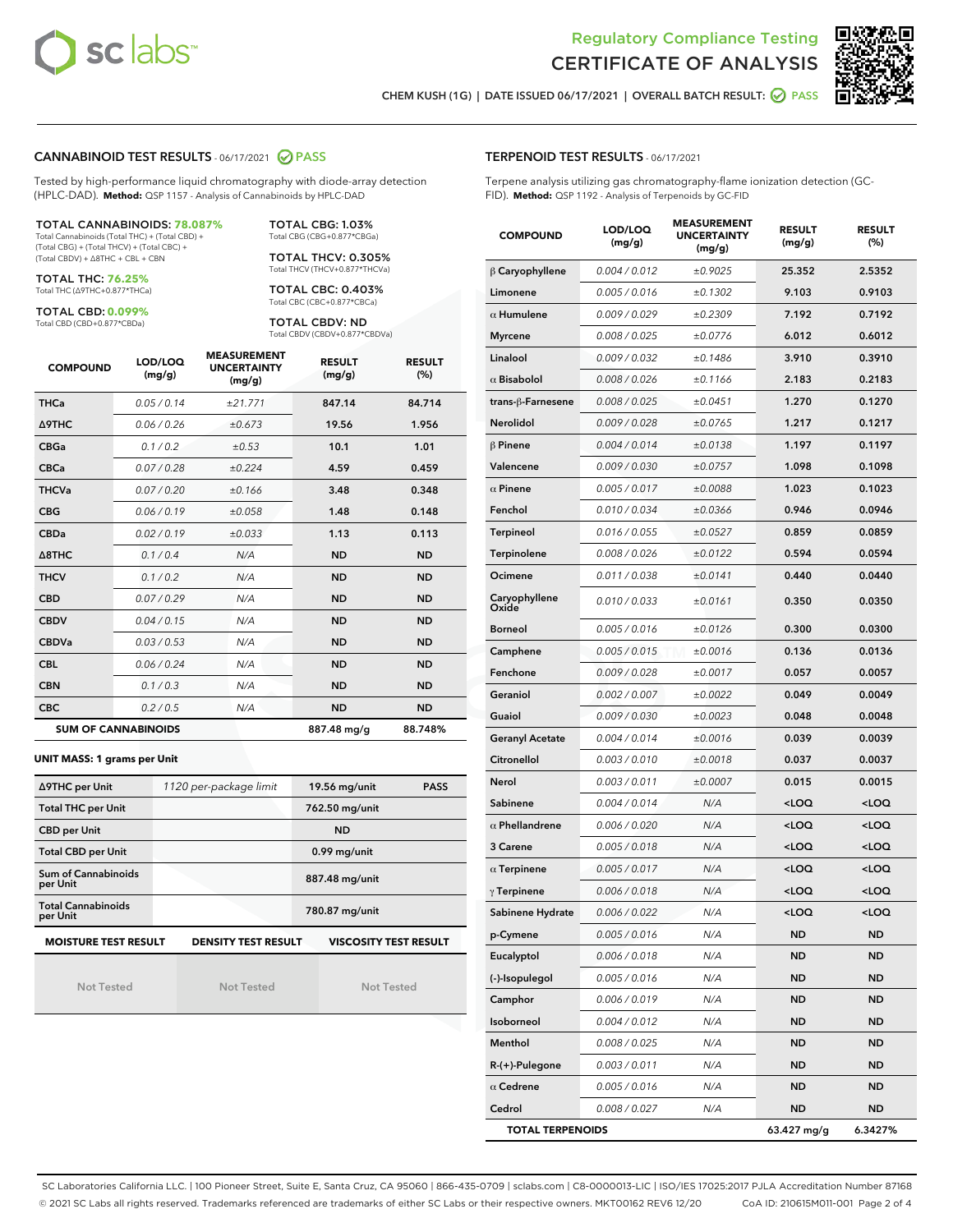



CHEM KUSH (1G) | DATE ISSUED 06/17/2021 | OVERALL BATCH RESULT: ● PASS

# CATEGORY 1 PESTICIDE TEST RESULTS - 06/17/2021 2 PASS

Pesticide and plant growth regulator analysis utilizing high-performance liquid chromatography-mass spectrometry (HPLC-MS) or gas chromatography-mass spectrometry (GC-MS). \*GC-MS utilized where indicated. **Method:** QSP 1212 - Analysis of Pesticides and Mycotoxins by LC-MS or QSP 1213 - Analysis of Pesticides by GC-MS

| <b>COMPOUND</b>             | LOD/LOQ<br>$(\mu g/g)$ | <b>ACTION</b><br><b>LIMIT</b><br>$(\mu g/g)$ | <b>MEASUREMENT</b><br><b>UNCERTAINTY</b><br>$(\mu g/g)$ | <b>RESULT</b><br>$(\mu g/g)$ | <b>RESULT</b> |
|-----------------------------|------------------------|----------------------------------------------|---------------------------------------------------------|------------------------------|---------------|
| Aldicarb                    | 0.03 / 0.08            | $\geq$ LOD                                   | N/A                                                     | <b>ND</b>                    | <b>PASS</b>   |
| Carbofuran                  | 0.02/0.05              | $\ge$ LOD                                    | N/A                                                     | <b>ND</b>                    | <b>PASS</b>   |
| Chlordane*                  | 0.03 / 0.08            | $\ge$ LOD                                    | N/A                                                     | <b>ND</b>                    | <b>PASS</b>   |
| Chlorfenapyr*               | 0.03/0.10              | $\ge$ LOD                                    | N/A                                                     | <b>ND</b>                    | <b>PASS</b>   |
| Chlorpyrifos                | 0.02 / 0.06            | $\ge$ LOD                                    | N/A                                                     | <b>ND</b>                    | <b>PASS</b>   |
| Coumaphos                   | 0.02 / 0.07            | $\ge$ LOD                                    | N/A                                                     | <b>ND</b>                    | <b>PASS</b>   |
| Daminozide                  | 0.02 / 0.07            | $\ge$ LOD                                    | N/A                                                     | <b>ND</b>                    | <b>PASS</b>   |
| <b>DDVP</b><br>(Dichlorvos) | 0.03/0.09              | $\ge$ LOD                                    | N/A                                                     | <b>ND</b>                    | <b>PASS</b>   |
| Dimethoate                  | 0.03 / 0.08            | $\ge$ LOD                                    | N/A                                                     | <b>ND</b>                    | <b>PASS</b>   |
| Ethoprop(hos)               | 0.03/0.10              | $\ge$ LOD                                    | N/A                                                     | <b>ND</b>                    | <b>PASS</b>   |
| Etofenprox                  | 0.02/0.06              | $\ge$ LOD                                    | N/A                                                     | <b>ND</b>                    | <b>PASS</b>   |
| Fenoxycarb                  | 0.03/0.08              | $\ge$ LOD                                    | N/A                                                     | <b>ND</b>                    | <b>PASS</b>   |
| Fipronil                    | 0.03/0.08              | $\ge$ LOD                                    | N/A                                                     | <b>ND</b>                    | <b>PASS</b>   |
| Imazalil                    | 0.02 / 0.06            | $\ge$ LOD                                    | N/A                                                     | <b>ND</b>                    | <b>PASS</b>   |
| <b>Methiocarb</b>           | 0.02 / 0.07            | $\ge$ LOD                                    | N/A                                                     | <b>ND</b>                    | <b>PASS</b>   |
| Methyl<br>parathion         | 0.03/0.10              | $\ge$ LOD                                    | N/A                                                     | <b>ND</b>                    | <b>PASS</b>   |
| <b>Mevinphos</b>            | 0.03/0.09              | $\ge$ LOD                                    | N/A                                                     | <b>ND</b>                    | <b>PASS</b>   |
| Paclobutrazol               | 0.02 / 0.05            | $\ge$ LOD                                    | N/A                                                     | <b>ND</b>                    | <b>PASS</b>   |
| Propoxur                    | 0.03/0.09              | $\ge$ LOD                                    | N/A                                                     | <b>ND</b>                    | <b>PASS</b>   |
| Spiroxamine                 | 0.03 / 0.08            | $\ge$ LOD                                    | N/A                                                     | <b>ND</b>                    | <b>PASS</b>   |
| <b>Thiacloprid</b>          | 0.03/0.10              | $\ge$ LOD                                    | N/A                                                     | <b>ND</b>                    | <b>PASS</b>   |
|                             |                        |                                              |                                                         |                              |               |

# CATEGORY 2 PESTICIDE TEST RESULTS - 06/17/2021 @ PASS

| <b>COMPOUND</b>          | LOD/LOO<br>$(\mu g/g)$ | <b>ACTION</b><br>LIMIT<br>$(\mu g/g)$ | <b>MEASUREMENT</b><br><b>UNCERTAINTY</b><br>$(\mu g/g)$ | <b>RESULT</b><br>$(\mu g/g)$ | <b>RESULT</b> |  |
|--------------------------|------------------------|---------------------------------------|---------------------------------------------------------|------------------------------|---------------|--|
| Abamectin                | 0.03/0.10              | 0.1                                   | N/A                                                     | <b>ND</b>                    | <b>PASS</b>   |  |
| Acephate                 | 0.02/0.07              | 0.1                                   | N/A                                                     | <b>ND</b>                    | <b>PASS</b>   |  |
| Acequinocyl              | 0.02/0.07              | 0.1                                   | N/A                                                     | <b>ND</b>                    | <b>PASS</b>   |  |
| Acetamiprid              | 0.02/0.05              | 0.1                                   | N/A                                                     | <b>ND</b>                    | <b>PASS</b>   |  |
| Azoxystrobin             | 0.02/0.07              | 0.1                                   | N/A                                                     | <b>ND</b>                    | <b>PASS</b>   |  |
| <b>Bifenazate</b>        | 0.01/0.04              | 0.1                                   | N/A                                                     | <b>ND</b>                    | <b>PASS</b>   |  |
| <b>Bifenthrin</b>        | 0.02/0.05              | 3                                     | N/A                                                     | <b>ND</b>                    | <b>PASS</b>   |  |
| <b>Boscalid</b>          | 0.03/0.09              | 0.1                                   | N/A                                                     | <b>ND</b>                    | <b>PASS</b>   |  |
| Captan                   | 0.19/0.57              | 0.7                                   | N/A                                                     | <b>ND</b>                    | <b>PASS</b>   |  |
| Carbaryl                 | 0.02/0.06              | 0.5                                   | N/A                                                     | <b>ND</b>                    | <b>PASS</b>   |  |
| Chlorantranilip-<br>role | 0.04/0.12              | 10                                    | N/A                                                     | <b>ND</b>                    | <b>PASS</b>   |  |
| Clofentezine             | 0.03/0.09              | 0.1                                   | N/A                                                     | <b>ND</b>                    | <b>PASS</b>   |  |

## CATEGORY 2 PESTICIDE TEST RESULTS - 06/17/2021 continued

| <b>COMPOUND</b>               | LOD/LOQ<br>$(\mu g/g)$ | <b>ACTION</b><br>LIMIT<br>(µg/g) | <b>MEASUREMENT</b><br><b>UNCERTAINTY</b><br>(µg/g) | <b>RESULT</b><br>(µg/g) | <b>RESULT</b> |
|-------------------------------|------------------------|----------------------------------|----------------------------------------------------|-------------------------|---------------|
| Cyfluthrin                    | 0.12 / 0.38            | 2                                | N/A                                                | <b>ND</b>               | <b>PASS</b>   |
| Cypermethrin                  | 0.11 / 0.32            | 1                                | N/A                                                | <b>ND</b>               | <b>PASS</b>   |
| Diazinon                      | 0.02 / 0.05            | 0.1                              | N/A                                                | <b>ND</b>               | <b>PASS</b>   |
| Dimethomorph                  | 0.03 / 0.09            | $\overline{\mathcal{L}}$         | N/A                                                | <b>ND</b>               | <b>PASS</b>   |
| Etoxazole                     | 0.02 / 0.06            | 0.1                              | N/A                                                | <b>ND</b>               | <b>PASS</b>   |
| Fenhexamid                    | 0.03 / 0.09            | 0.1                              | N/A                                                | <b>ND</b>               | <b>PASS</b>   |
| Fenpyroximate                 | 0.02 / 0.06            | 0.1                              | N/A                                                | <b>ND</b>               | <b>PASS</b>   |
| Flonicamid                    | 0.03 / 0.10            | 0.1                              | N/A                                                | <b>ND</b>               | <b>PASS</b>   |
| Fludioxonil                   | 0.03/0.10              | 0.1                              | N/A                                                | <b>ND</b>               | <b>PASS</b>   |
| Hexythiazox                   | 0.02 / 0.07            | 0.1                              | N/A                                                | <b>ND</b>               | <b>PASS</b>   |
| Imidacloprid                  | 0.04 / 0.11            | 5                                | N/A                                                | <b>ND</b>               | <b>PASS</b>   |
| Kresoxim-methyl               | 0.02 / 0.07            | 0.1                              | N/A                                                | <b>ND</b>               | <b>PASS</b>   |
| Malathion                     | 0.03 / 0.09            | 0.5                              | N/A                                                | <b>ND</b>               | <b>PASS</b>   |
| Metalaxyl                     | 0.02 / 0.07            | 2                                | N/A                                                | ND                      | <b>PASS</b>   |
| Methomyl                      | 0.03 / 0.10            | $\mathbf{1}$                     | N/A                                                | <b>ND</b>               | <b>PASS</b>   |
| Myclobutanil                  | 0.03 / 0.09            | 0.1                              | N/A                                                | <b>ND</b>               | <b>PASS</b>   |
| Naled                         | 0.02 / 0.07            | 0.1                              | N/A                                                | <b>ND</b>               | <b>PASS</b>   |
| Oxamyl                        | 0.04 / 0.11            | 0.5                              | N/A                                                | <b>ND</b>               | <b>PASS</b>   |
| Pentachloronitro-<br>benzene* | 0.03 / 0.09            | 0.1                              | N/A                                                | ND                      | <b>PASS</b>   |
| Permethrin                    | 0.04 / 0.12            | 0.5                              | N/A                                                | <b>ND</b>               | <b>PASS</b>   |
| Phosmet                       | 0.03 / 0.10            | 0.1                              | N/A                                                | ND                      | <b>PASS</b>   |
| Piperonylbu-<br>toxide        | 0.02 / 0.07            | 3                                | N/A                                                | <b>ND</b>               | <b>PASS</b>   |
| Prallethrin                   | 0.03 / 0.08            | 0.1                              | N/A                                                | <b>ND</b>               | <b>PASS</b>   |
| Propiconazole                 | 0.02 / 0.07            | 0.1                              | N/A                                                | <b>ND</b>               | <b>PASS</b>   |
| Pyrethrins                    | 0.04 / 0.12            | 0.5                              | N/A                                                | <b>ND</b>               | <b>PASS</b>   |
| Pyridaben                     | 0.02 / 0.07            | 0.1                              | N/A                                                | <b>ND</b>               | <b>PASS</b>   |
| Spinetoram                    | 0.02 / 0.07            | 0.1                              | N/A                                                | <b>ND</b>               | <b>PASS</b>   |
| Spinosad                      | 0.02 / 0.07            | 0.1                              | N/A                                                | <b>ND</b>               | <b>PASS</b>   |
| Spiromesifen                  | 0.02 / 0.05            | 0.1                              | N/A                                                | <b>ND</b>               | <b>PASS</b>   |
| Spirotetramat                 | 0.02 / 0.06            | 0.1                              | N/A                                                | <b>ND</b>               | <b>PASS</b>   |
| Tebuconazole                  | 0.02 / 0.07            | 0.1                              | N/A                                                | <b>ND</b>               | <b>PASS</b>   |
| Thiamethoxam                  | 0.03 / 0.10            | 5                                | N/A                                                | <b>ND</b>               | <b>PASS</b>   |
| Trifloxystrobin               | 0.03 / 0.08            | 0.1                              | N/A                                                | <b>ND</b>               | <b>PASS</b>   |

SC Laboratories California LLC. | 100 Pioneer Street, Suite E, Santa Cruz, CA 95060 | 866-435-0709 | sclabs.com | C8-0000013-LIC | ISO/IES 17025:2017 PJLA Accreditation Number 87168 © 2021 SC Labs all rights reserved. Trademarks referenced are trademarks of either SC Labs or their respective owners. MKT00162 REV6 12/20 CoA ID: 210615M011-001 Page 3 of 4